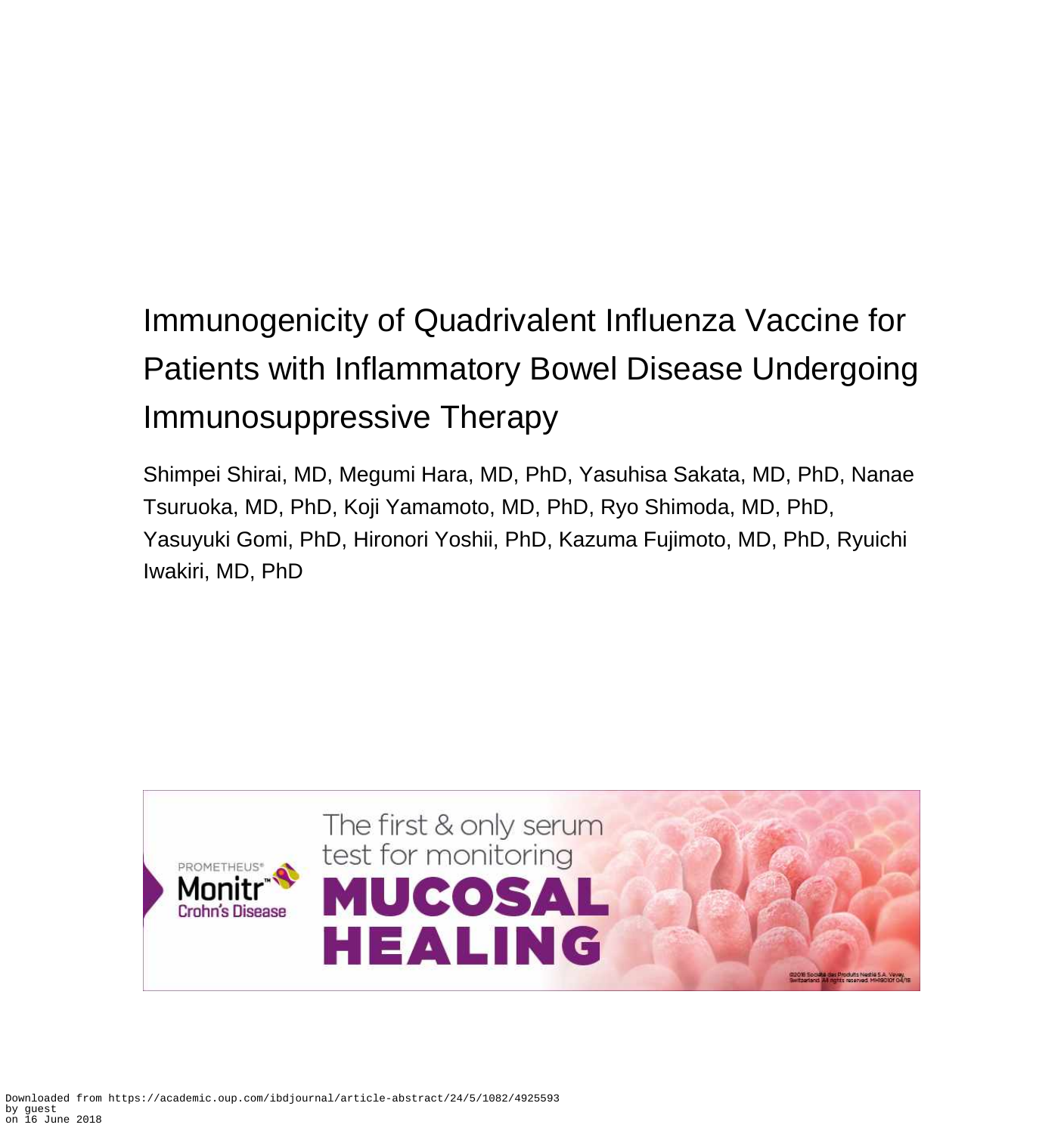## Immunogenicity of Quadrivalent Influenza Vaccine for Patients with Inflammatory Bowel Disease Undergoing Immunosuppressive **Therapy**

*Shimpei Shirai, MD,[\\*](#page-1-0) Megumi Hara, MD, PhD[,†,](#page-1-1) [\\*](#page-1-0) Yasuhisa Sakata, MD, PhD,[\\*](#page-1-0) Nanae Tsuruoka, MD, PhD,[\\*](#page-1-0) Koji Yamamoto, MD, PhD[,\\*](#page-1-0) Ryo Shimoda, MD, PhD,[\\*](#page-1-0) Yasuyuki Gomi, PhD,[‡](#page-1-2) Hironori Yoshii, PhD[,‡](#page-1-2) Kazuma Fujimoto, MD, PhD,[\\*](#page-1-0) and Ryuichi Iwakiri, MD, Ph[D\\*](#page-1-0)*

**Background and Aims:** No reports have described the immunogenicity and boosting effect of the quadrivalent inactivated influenza vaccine (QIV) in adults with inflammatory bowel disease.

**Methods:** Adults with Crohn's disease or ulcerative colitis were randomly assigned to a single vaccination group or booster group, and a QIV was administered subcutaneously. Serum samples were collected before vaccination, 4 weeks after vaccination, and after the influenza season in the single vaccination group. In the booster group, serum samples were taken before vaccination, 4 weeks after the first vaccination, 4 weeks after the second vaccination, and after the influenza season. We measured hemagglutination inhibition antibody (HAI) titer and calculated the geometric mean titer ratio (GMTR), seroprotection rate, and seroconversion rate.

**Results:** In total, 132 patients were enrolled. Twenty-two patients received immunomodulatory monotherapy and 16 received anti-tumor necrosis factor-α (anti-TNF-α) single-agent therapy. Fifteen patients received combination therapy comprising an immunosuppressant and anti-TNF-α agent. Each vaccine strain showed immunogenicity satisfying the European Medicines Agency criteria with a single inoculation. The booster influenza vaccination did not induce additional response. In patients administered infliximab, the seroprotection rate and seroconversion rate tended to be lower in patients who maintained blood concentrations [seroprotection rate: H1N1: OR, 0.37 (95% CI, 0.11–1.21); H3N2: 0.22 (0.07–0.68); seroconversion rate: H1N1: 0.23 (0.06–0.91); H3N2: 0.19 (0.06–0.56)].

**Conclusion:** Single dose QIV showed sufficient immunogenicity in patients with inflammatory bowel disease, and a boost in immunization by additional vaccination was not obtained. Additionally, immunogenicity was low in patients receiving infliximab therapy.

**Key Words:** ulcerative colitis, Crohn's disease, vaccination

## **INTRODUCTION**

Several guidelines recommend influenza vaccination for patients receiving immunosuppressive therapy.<sup>[1,](#page-9-0) [2](#page-9-1)</sup> Patients with inflammatory bowel disease (IBD) associated with ulcerative

<span id="page-1-2"></span>Supported by: Research on Emerging and Reemerging Infectious Diseases, Health and Labour Sciences Research Grants from the Ministry of Health, Labour and Welfare, Japan [H27 SHINKO SHITEI 003, H28 SHINKO SHITEI 003]

Conflicts of interest: The authors have no conflicts of interest relevant to this article to disclose.

\*Address correspondence to: Associate Professor, Department of Preventive Medicine, Faculty of Medicine, Saga University, 5-1-1 Nabeshima, Saga City, Saga 849–8501, Japan. E-mail: [harameg@cc.saga-u.ac.jp](mailto:harameg@cc.saga-u.ac.jp?subject=)

© 2018 Crohn's & Colitis Foundation. Published by Oxford University Press on behalf of Crohn's & Colitis Foundation. This is an Open Access article distributed under the terms of the Creative Commons Attribution Non-Commercial License (http://creativecommons.org/licenses/by-nc/4.0/), which permits non-commercial re-use, distribution, and reproduction in any medium, provided the original work is properly cited. For commercial re-use, please contact journals.permissions@oup.com doi: 10.1093/ibd/izx101

Published online 9 March 2018

 $I$ nflamm Bowel Dis $\bullet$  Volume 24, Number 5, May 2018  $1082$ 

colitis (UC) and Crohn's disease (CD) are included in this group. In particular, patients undergoing immunosuppressive therapy with agents such as azathioprine, 6-mercaptopurine, and anti-tumor necrosis factor- $\alpha$  (anti-TNF- $\alpha$ ) might have more severe influenza symptoms than those who have not received immunosuppressive therapy.<sup>[3–5](#page-9-2)</sup>

Influenza is a common infection. According to a report by the National Institute of Infectious Diseases, patients with influenza in Japan in the 2014–2015 season were estimated at about 15 million and influenza-related deaths were estimated at about 5000[.3](#page-9-2) Additionally, in the United States, 8000 deaths occurred due to influenza and influenza-related deaths were estimated to number > 50,000.<sup>4</sup> The death rate of influenza A (H1N1), which caused a pandemic in 2009, is high.<sup>5</sup> Patients receiving immunosuppressive therapy also are at increased risk of opportunistic infections,<sup>6</sup> and the risk of influenza morbidity and severity is reportedly high.<sup>7</sup> Because patients with IBD often require immunosuppressive therapy to maintain remission, determination of how to prevent infections such as influenza is important.

Several studies have evaluated the immunogenicity of other vaccines such as influenza vaccine, pneumococcal vaccine, and hepatitis B vaccine in patients with IBD. Many reports have described difficulty increasing the antibody titer in patients

<span id="page-1-0"></span>Received for publications July 9, 2017; Editorial Decision November 5, 2017.

<span id="page-1-1"></span>Departments of Internal Medicine and Gastrointestinal Endoscopy, Faculty of Medicine, Saga University, 5-1-1 Nabeshima, Saga City, Saga 849–8501, Japan; † Department of Preventive Medicine, Faculty of Medicine, Saga University, 5- 1-1 Nabeshima, Saga City, Saga 849–8501, Japan; <sup>†</sup>The Research Foundation for Microbial Diseases of Osaka University, Kannonji Kagawa, 768-0061, Japan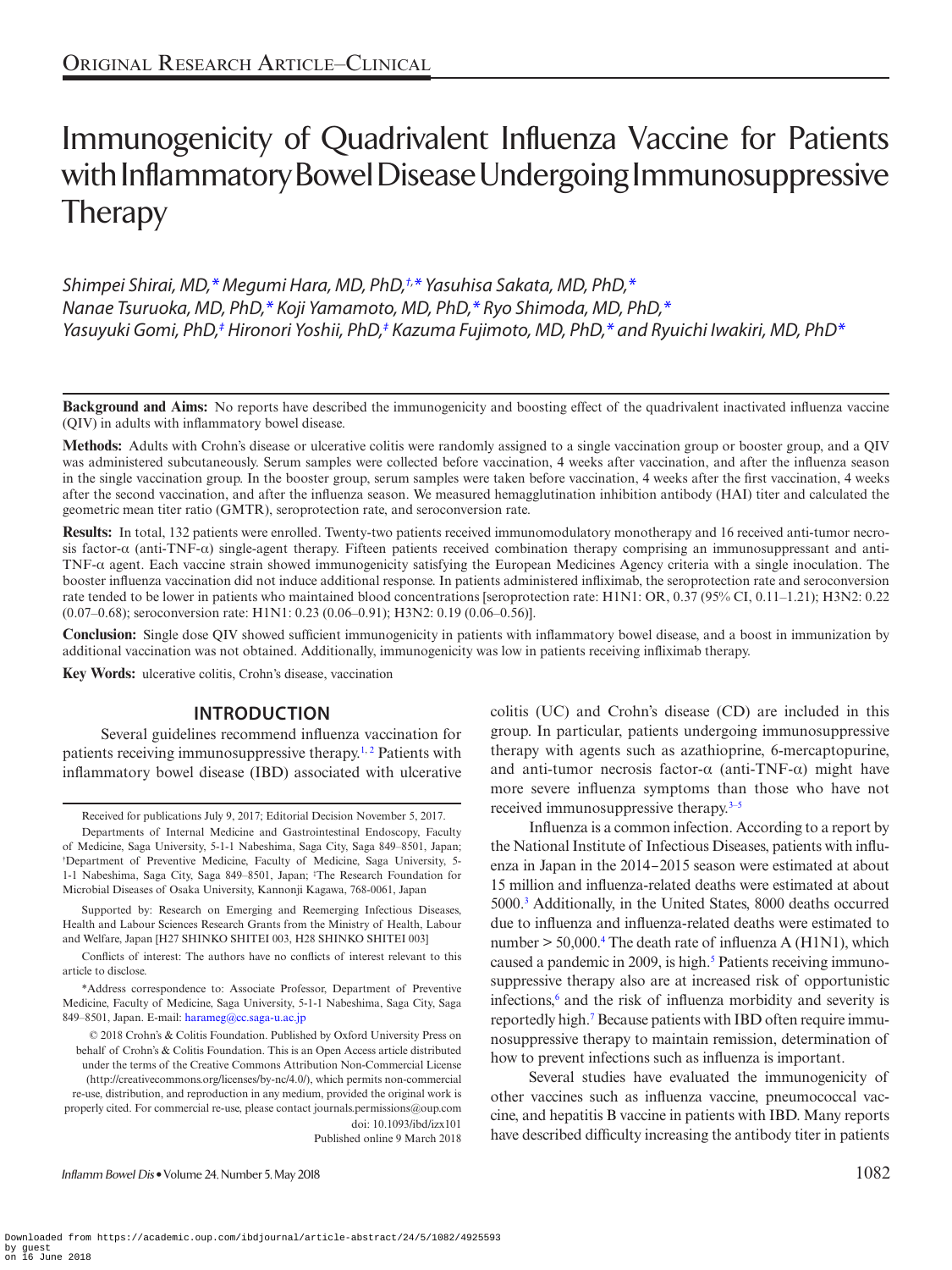receiving immunosuppressive therapy.[8–14](#page-9-7) Infliximab (IFX) can reportedly inhibit the immune response to influenza vaccines.[15](#page-9-8) It is generally accepted that a single inactivated influenza vaccine has a sufficient effect in healthy adults and that no further increase in immunogenicity due to booster vaccinations occurs.<sup>16,</sup> <sup>[17](#page-10-1)</sup> The booster effect of the trivalent influenza vaccine in patients with IBD receiving immunosuppressive therapy has also been investigated, and although single vaccination was shown to be effective,<sup>18</sup> research on immunogenicity by treatment status is insufficient.

The quadrivalent inactivated influenza vaccine (QIV) was introduced in Japan in the 2015-2016 season. Because QIV include 2 strains of type B, mismatch between vaccine strain and epidemic strain of type B is expected to be reduced.<sup>19</sup> Influenza type B particularly affects children and high-risk patients; thus, evaluating immunogenicity of QIV among highrisk groups is needed. However, no reports have described the immunogenicity of QIV in patients with IBD.

In the present study we investigated the immunogenicity of the QIV in the 2015–2016 season in patients with IBD and examined the effects of booster immunity and immunosuppressive therapy, particularly the influence of the blood concentration of IFX.

#### **METHODS**

#### **Study Design**

We conducted a prospective, randomized, parallel-group comparison study from October 2015 to August 2016 in the Department of Gastroenterology of Saga University Hospital. The study protocol was approved by the Ethics Committee of Saga University Hospital and registered at the University Hospital Medical Information Network Clinical Trial Registry in advance (UMIN000018975).

Patients with IBD either receiving or not receiving immunosuppressive therapy, immunomodulators, and/or anti-TNF- $\alpha$  agents were enrolled. The exclusion criteria were as follows:<sup>1</sup> previous administration of the 2015 QIV,<sup>2</sup> a history of influenza infection within the last 6 months, and<sup>3</sup> a history of anaphylactic reaction to a previous influenza vaccine or an acute febrile illness or signs of severe acute illness at the time of vaccination. All participants provided written informed consent after receiving an explanation of the study design and possible risks. The patients were randomized into a single vaccination group and a booster vaccination group. The participants whose birthdays were on even days were assigned to the single vaccination group, and those whose birthdays were on odd days to the booster vaccination group.

From October 20, 2015 to December 24,2015, we administered a single influenza vaccination to 83 patients and booster vaccination to 49 patients. We followed- up all 132 patients until August 2016.

In addition, the 27 healthy controls were randomized into a single influenza vaccination to 12 individuals and booster vaccination to 15.

#### **Patient Information**

 We collected the following clinical information from the medical records of all patients with IBD: age, sex, diagnosis (UC or CD), current therapy [azathioprine, 6-mercaptopurine, IFX, or adalimumab (ADA)], disease activity (UC: partial Mayo score,<sup>[8](#page-9-7)</sup> CD: Harvey–Bradshaw index<sup>9</sup>), and endoscopic findings (UC: Mayo endoscopic score, CD: SES-CD). A partial Mayo score of ≤2 for UC and Harvey–Bradshaw index of ≤4 for CD were defined as remission.

We examined each patient's history, including vaccinations, and allergies at the time of inoculation by self-administered questionnaires.

#### **Vaccination**

Patients and controls received a single dose or double doses (as a booster) of the 2015-2016 seasonal QIV (Lot: HK24C Biken, Osaka, Japan) subcutaneously.

The vaccine strains were A/California/7/2009(H1N1) pdm09, A/Switzerland/9715293/2013(NIB-88)(H3N2), B/ Phuket/3073/2013(B/P), and B/Texas/2/2013(B/T). A standard vaccine dose was 0.5 ml and contained 15 μg of the hemagglutinin antigen of each strain. In the booster vaccination group, the second vaccination was performed 4 weeks after the first vaccination.

Whole-body reactions such as fever after vaccination and localized reactions such as swelling of the inoculation site were observed in each patient for at least 1 week, and each patient's condition was described in the questionnaire.

#### **Measurement of Antibody Titers**

Serum antibody titers were measured. The serum samples were collected at 4 time points in the booster vaccination group: before vaccination (S0), 4 weeks after the first vaccination (S1), 4 weeks after the second vaccination (S2), and after the influenza season post May 2016 (S3). The serum samples were collected at 3 time points in the single vaccination group: before vaccination (S0), 4 weeks after the first vaccination (S1), and after the influenza season post May 2016 (S3). All serum specimens were stored at −80ºC until they were tested for hemagglutination inhibition (HI) antibody titers. The antibody titer of each specimen was measured at the Research Foundation for Microbial Disease of Osaka University, which conducts joint research. HI antibody was measured with the same antigen as the vaccine using a standard microtiter HI method. Immunogenicity was evaluated based on the European Medicines Agency (EMA) and the United States Food and Drug Administration (FDA). The EMA required a seroconversion rate (SC%) of  $> 40\%$ , mean geometric increase of  $> 2.5$ , or seroprotection rate (SP%)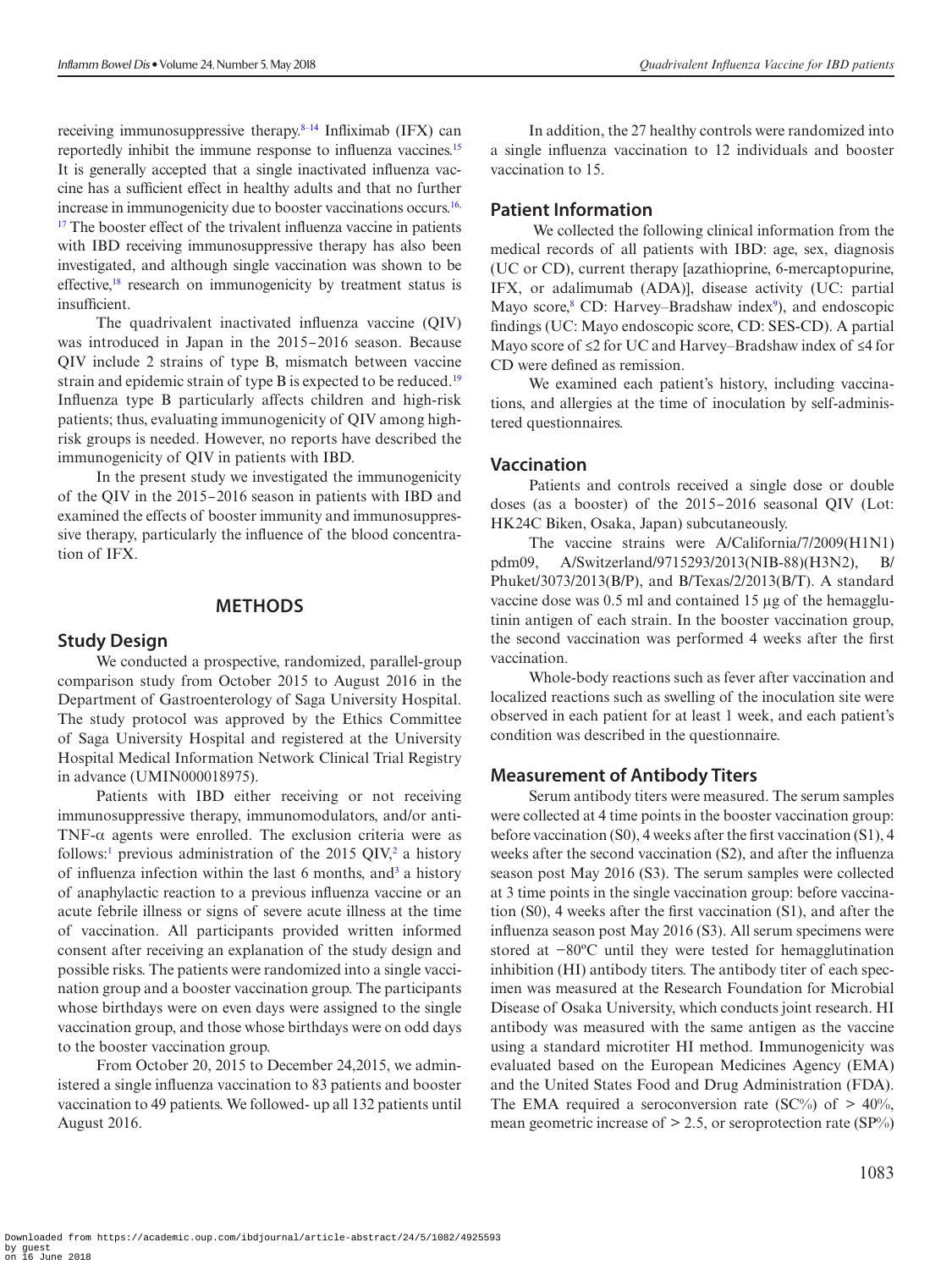*Shirai et al* Inflamm Bowel Dis • Volume 24, Number 5, May 2018

of  $> 70\%$  in adults aged 18 to 60 years.<sup>[10](#page-9-10)</sup> The FDA required the lower limit of the 95% confidence interval of SC% to exceed 40% and the lower limit of the 95% confidence interval of SP% to exceed 70%[.11](#page-9-11) The serum ADA concentration was assessed by means of ELISA kit (Shikari®Q-ADA Matriks Biotek, Ankara, Turkey).

### **Statistical Analysis**

Baseline characteristics were compared using the chisquare test or Fisher's exact test. The geometric mean antibody titer (GMT) was defined as 5 if HI antibody titer was less than 10. The GMT ratio (GMTR) was calculated as the ratio of S1 or S2 to S0. The significance of the GMT and GMTR within each category was evaluated using the Wilcoxon signed rank test. Categories also were compared using the Wilcoxon rank sum test.

We calculated the proportion of  $SP%$  (HI titer of  $\geq 1:40$ ) and SC% (ratio of patients in whom the HI titer after vaccination increased by more than 4 times that before vaccination, or ratio of patients with a HI titer of ≥1:40 aftervaccination with an HI antibody titer of < 1:10 before vaccination with an HI antibody titer of  $\leq$  1:10). Patients in whom the antibody titer post influenza season increased by more than 4 times that after the final vaccination were excluded from the analysis because they were considered to be infected with influenza. We examined the odds ratios and 95% confidence intervals of SP and SC in the multivariate logistic analysis of the vaccination (single or booster) and IFX blood concentrations with prevaccination antibody titers as confounding factors. All tests were 2-sided, and the significance level was set at 5%. SAS Ver. 9.3 (SAS Institute, Cary, NC) was used for statistical analysis.

#### **RESULTS**

#### **Baseline Characteristics of IBD Patients**

One hundred thirty-two patients with IBD (44 with CD and 88 with UC) were enrolled. The patients' baseline characteristics showed no significant difference between the single vaccination group and booster vaccination group after randomization (Table 1). There also were no significant differences in immunosuppressive therapies (immunosuppressant monotherapy, anti-TNF- $\alpha$  monotherapy, and combination therapy), disease activity, and endoscopic findings between the 2 groups.

#### **Immunogenicity in Each Strain**

There was no significant difference in seroprotection rates between all IBD patients and healthy controls (see Table, Supplemental Digital Content 1, which shows the immunogenicity of healthy controls).

 Several patients were diagnosed as serologically infected with influenza and excluded from the analysis after the end of the season (H1N1: 6 patients, H3N2: 2 patients, B/P: 1 patient,

and B/T: 2 patients). Immunogenicity of QIV was shown in [Table 2.](#page-4-0) There was no significant difference in the GMT after vaccination and after the end of the season between S1 in the single vaccination group and S2 in the booster vaccination group (after vaccination: H1N1,  $P = 0.81$ ; H3N2, *P* = 0.79; B/P, *P* = 0.82; B/T, *P* = 0.84; after the end of the season: H1N1, *P* = 0.39; H3N2, *P* = 0.74; B/P, *P* = 0.62; B/T,  $P = 0.98$ ) ([Table 2\)](#page-4-0). There was no significant difference in the rate of seroprotection after vaccination and after the influenza season in both groups (after vaccination: H1N1,  $P = 0.72$ ; H3N2, *P* = 0.33; B/P, *P* = 0.56; B/T, *P* = 0.49; after the influenza season: H1N1, *P* = 0.29; H3N2, *P* = 0.83; B/P, *P* = 0.12; B/T,  $P = 0.88$ ). In both vaccination groups, the seroprotection rate after vaccination (S1 for single group or S2 for booster group) was less than  $70\%$  in the H1N1 strain [SP% (95%CI): H1N1, 66% (55%–76%) (S1) and 63% (48%–77%) (S2); H3N2, 77% (67%–87%) (S1) and 80% (66%–90%) (S2); B/P, 80% (69%–88%) (S1) and 86% (73%–94%) (S2); and B/T, 84% (75%–91%) (S1) and 82% (68%–91%) (S2)]. Additionally, the seroconversion rate after vaccination (S1 for single group or S2 for booster group) was only  $\leq 40\%$  in the H1N1 strain [SC% (95%CI): H1N1, 36% (26%–47%) (S1) and 33% (20%–48%) (S2); H3N2, 58% (46%–69%) (S1) and 67% (52%–80%) (S2);

#### <span id="page-3-0"></span>**TABLE 1:** Baseline Characteristics of the Study Subjects<sup>a</sup>

|                           | Study    | Single | <b>Booster</b> |                |
|---------------------------|----------|--------|----------------|----------------|
| Characteristics           | Subjects | Group  | Group          |                |
| n                         | 132      | 83     | 49             | $\overline{P}$ |
| Gender                    |          |        |                |                |
| Male                      | 76       | 49     | 27             |                |
| Female                    | 56       | 34     | 22             | 0.80           |
| Age at vaccination        | 42.5     | 42.6   | 42.3           | 0.51           |
| <b>Disease</b>            |          |        |                |                |
| <b>UC</b>                 | 88       | 53     | 35             |                |
| CD                        | 44       | 30     | 14             | 0.48           |
| Disease activity          |          |        |                |                |
| Partial Mayo Score        | 1.65     | 1.64   | 1.66           | 0.75           |
| Harvey Bradshaw<br>Index  | 2.52     | 2.70   | 2.14           | 0.26           |
| Endoscopic score          |          |        |                |                |
| Endoscopic Mayo<br>Score  | 1.2      | 1.3    | 1.0            | 0.09           |
| <b>SES-CD</b>             | 5.2      | 4.9    | 4.6            | 0.96           |
| Therapy                   |          |        |                |                |
| 5-ASA                     | 116      | 71     | 45             | 0.89           |
| Immunosuppressive therapy |          |        |                |                |
| AZA                       | 22       | 15     | 7              | 0.81           |
| anti TNF- $\alpha$        | 16       | 11     | 5              | 0.85           |
| $AZA + anti TNF-\alpha$   | 15       | 11     | 4              | 0.60           |

a Based on X2 test, or Fisher's exact test.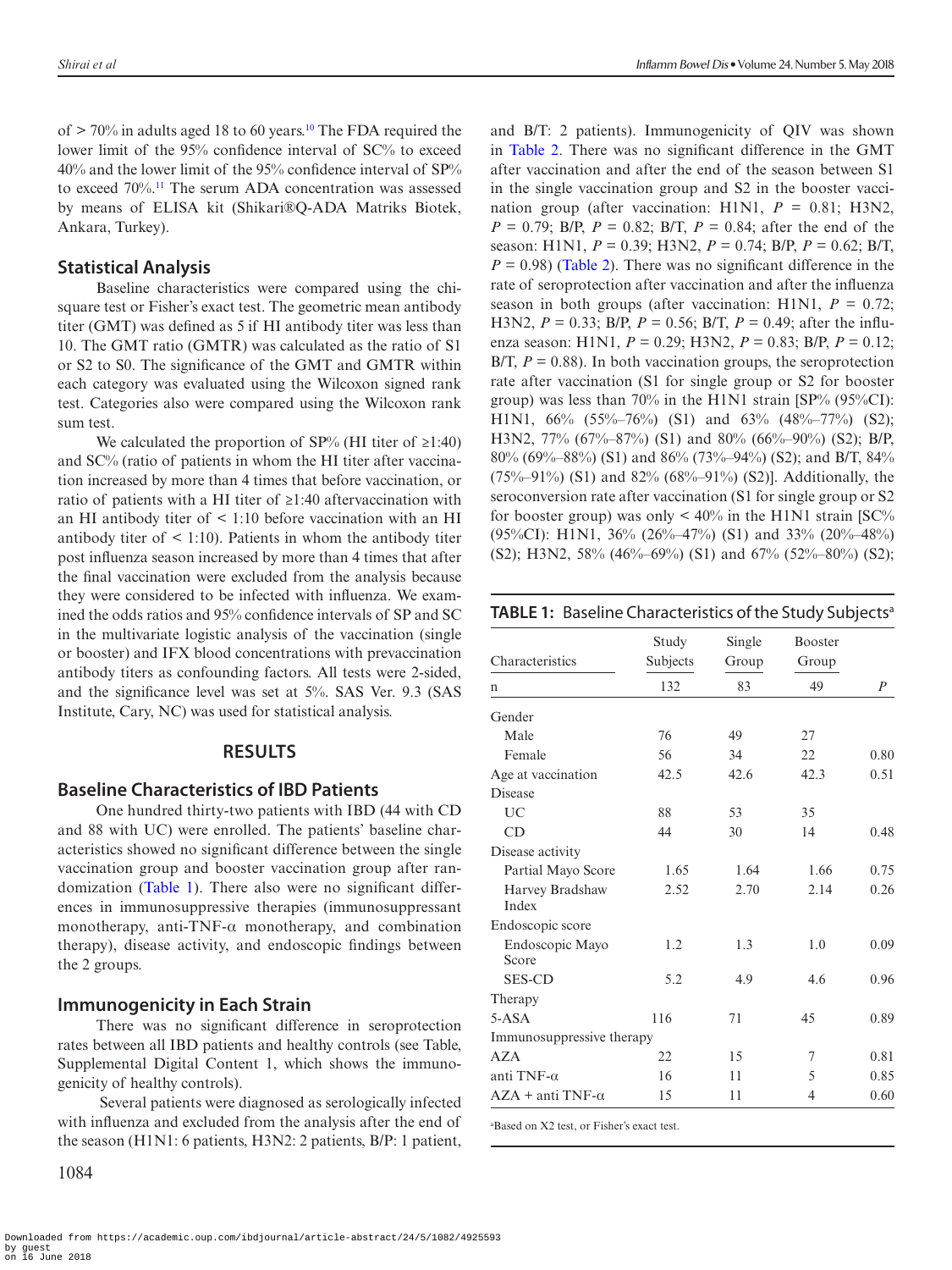B/P, 52% (41%–63%) (S1) and 41% (27%–56%) (S2); and B/T, 51% (39%–62%) (S1) and 51% (34%–64%) (S2)].According to the EMA standards, good immunogenicity was observed in strains other than strain H1N1, but no strain met the criteria of the FDA standards.

## **Stratified Immunogenicity Analysis**

We focused on the type of immunosuppressive treatment for 4 strains of influenza vaccine and compared the GMT and GMTR of the single vaccination and booster vaccination group [\(Table 3](#page-5-0)). Although some significant differences were observed in anti-TNF- $\alpha$  agents of the B strain, there was no significant

difference in GMTR; thus, we could not conclude that booster immunity was obtained as a whole. However, after adjustment for the prevaccination titer and vaccine dose, the seroprotection rate against the H3N2 strain significantly decreased in patients whose serum levels of IFX were more than 0.1μg/ml compared with patients without biological therapy [Adjusted OR (95%CI): 0.22 (0.07%–0.68)]. Regarding seroconversion, adjusted ORs of H1N1 strain and H3N2 strain were significantly decreased in patients whose serum levels of IFX were more than 0.1μg/ml [Adjusted OR (95%CI): H1N1, 0.23 (0.06–0.91); H3N2, 0.19  $(0.06-0.56)$ ] (Table 4). Patients with a high ADA blood level had higher antibody titers; however, the number of patients

## <span id="page-4-0"></span>**TABLE 2:** Immunogenicity of the 4 Strains in the QIV During the Study

|                                          |                       | Geometric Mean Titer <sup>a</sup> |                          |                 | Fold Rise <sup>a</sup> |                       | Seroprotection Rate ( $\geq$ 1:40), %(95%CI) <sup>b</sup> |                          |                 |              | Seroconversion Rate,<br>$\%$ (95%CI) <sup>c</sup> |
|------------------------------------------|-----------------------|-----------------------------------|--------------------------|-----------------|------------------------|-----------------------|-----------------------------------------------------------|--------------------------|-----------------|--------------|---------------------------------------------------|
|                                          | Before<br>vaccination |                                   | After<br>vaccination     | After<br>season | S1/S0 for<br>single    | Before<br>vaccination |                                                           | After vaccination        | After<br>season |              | After vaccination                                 |
|                                          | (S <sub>0</sub> )     | (S1)                              | (S2)                     | (S3)            | S2/S0 for<br>booster   | (S <sub>0</sub> )     | (S1)                                                      | (S2)                     | (S3)            | (S1)         | (S2)                                              |
| A/California/7/2009(H1N1) pdm09          |                       |                                   |                          |                 |                        |                       |                                                           |                          |                 |              |                                                   |
| Single group<br>$(N = 83)$               | 14                    | 49                                | $\overline{\phantom{a}}$ | 27              | 3.50                   | $27(18-39)$           | $66(55-76)$                                               | $\overline{a}$           | 52 $(41-63)$    | $36(26-47)$  | $\overline{\phantom{a}}$                          |
| <b>Booster</b><br>group<br>$(N = 49)$    | 13                    | 47                                | 35                       | 23              | 2.69                   | $18(9-30)$            | $69(55-82)$                                               | $63(48-77)$              | $49(34 - 64)$   | 43 $(29-58)$ | $33(20-48)$                                       |
| $\overline{P}$                           | 0.81                  | 0.81                              | <b>NA</b>                | 0.39            | 0.67                   | 0.29                  | 0.72                                                      | <b>NA</b>                | 0.29            | 0.44         | NA                                                |
| A/Switzerland/9715293/2013(NIB-88)(H3N2) |                       |                                   |                          |                 |                        |                       |                                                           |                          |                 |              |                                                   |
| Single group<br>$(N = 83)$               | 13                    | 67                                |                          | 40              | 5.15                   | $17(10-27)$           | $77(67 - 86)$                                             | $\overline{a}$           | 59 $(48-70)$    | 58 $(46-69)$ |                                                   |
| <b>Booster</b><br>group<br>$(N = 49)$    | 13                    | 63                                | 71                       | 40              | 5.46                   | $18(9-30)$            | $69(55-82)$                                               | $80(66-90)$              | $57(42 - 71)$   | 59 $(45-73)$ | $67(52 - 80)$                                     |
| $\overline{P}$                           | 0.44                  | 0.79                              | <b>NA</b>                | 0.74            | 0.35                   | 0.82                  | 0.33                                                      | NA                       | 0.83            | 0.87         | NA                                                |
| <b>B/ Phuket/3073/2013</b>               |                       |                                   |                          |                 |                        |                       |                                                           |                          |                 |              |                                                   |
| Single group<br>$(N = 83)$               | 19                    | 74                                | $\overline{\phantom{a}}$ | 40              | 3.82                   | $35(25-46)$           | $80(69 - 88)$                                             | $\overline{\phantom{a}}$ | 58 (46-69)      | 52 $(41-63)$ |                                                   |
| <b>Booster</b><br>group<br>$(N = 49)$    | 22                    | 76                                | 73                       | 45              | 3.38                   | $35(22 - 50)$         | $84(70-83)$                                               | $86(73-94)$              | $71(56-83)$     | 41 $(27-56)$ | 41 $(27-56)$                                      |
| $\overline{P}$                           | 0.34                  | 0.82                              | <b>NA</b>                | 0.62            | 0.62                   | 0.98                  | 0.56                                                      | NA                       | 0.12            | 0.22         | NA                                                |
| <b>B/Texas/2/2013</b>                    |                       |                                   |                          |                 |                        |                       |                                                           |                          |                 |              |                                                   |
| Single group<br>$(N = 83)$               | 19                    | 76                                | $\overline{\phantom{a}}$ | 50              | 4.06                   | $33(23-44)$           | $84(75-91)$                                               | $\overline{a}$           | $75(64 - 84)$   | 51 $(39-62)$ | $\overline{\phantom{a}}$                          |
| <b>Booster</b><br>group<br>$(N = 49)$    | 20                    | 77                                | 72                       | 50              | 3.67                   | $39(25-54)$           | $80(66-90)$                                               | $82(68-91)$              | $73(59 - 85)$   | 43 $(29-58)$ | 51 $(34-64)$                                      |
| $\boldsymbol{P}$                         | 0.6                   | 0.84                              | <b>NA</b>                | 0.98            | 0.61                   | 0.47                  | 0.49                                                      | <b>NA</b>                | 0.88            | 0.39         | <b>NA</b>                                         |

a Wilcoxon signed-rank test for intracategory comparisons, and either the Wilcoxon rank-sum test or the Kruskal-Wallis test for intercategory comparisons.

<sup>b</sup>χ<sup>2</sup> test or Fisher's exact test.

c Analysis excluding subclinically infected persons.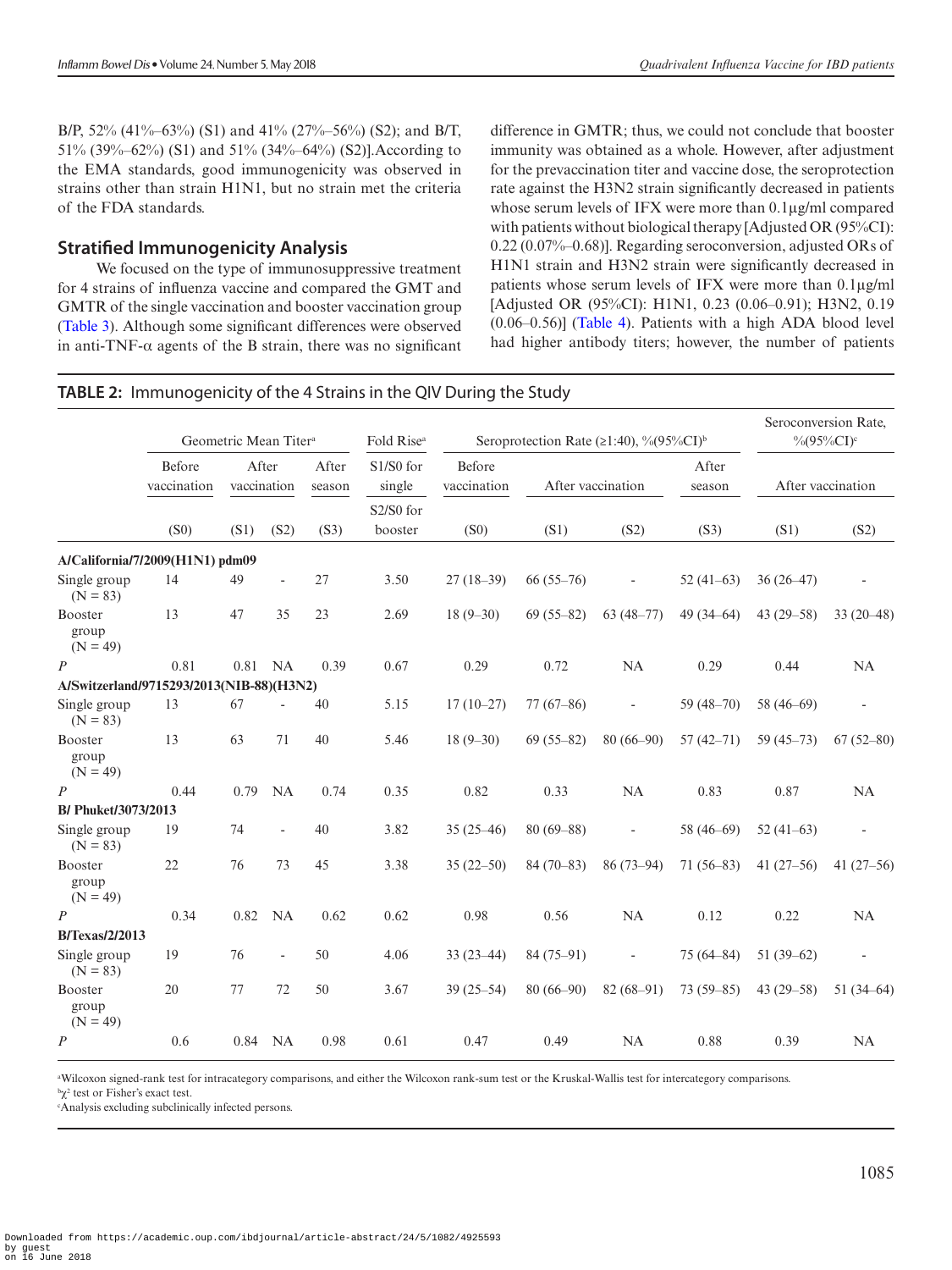|                                          |                    | Geometric mean Titer <sup>a</sup> |              | Fold Rise <sup>a</sup> |
|------------------------------------------|--------------------|-----------------------------------|--------------|------------------------|
|                                          | Before vaccination | After vaccination                 | After season | S1/S0 for single       |
|                                          | (S <sub>0</sub> )  | (S1)/(S2)                         | (S3)         | S2/S0 for booster      |
| A/California/7/2009(H1N1) pdm09          |                    |                                   |              |                        |
| Azathioprine                             |                    |                                   |              |                        |
| Single group ( $N = 15$ )                | 16                 | 46                                | 26           | 2.90                   |
| Booster group ( $N = 7$ )                | 8                  | 38                                | 18           | 4.54                   |
| $\boldsymbol{P}$                         | 0.27               | 0.88                              | 0.95         | 0.14                   |
| Anti TNF-roup (N                         |                    |                                   |              |                        |
| Single group ( $N = 11$ )                | 12                 | 42                                | 19           | 3.41                   |
| Booster group $(N = 5)$                  | 15                 | 37                                | 23           | 2.52                   |
| $\boldsymbol{P}$                         | 0.15               | 0.44                              | 0.18         | 0.55                   |
| $AZA + Anti TNF-N = 5)(H1$               |                    |                                   |              |                        |
| Single group ( $N = 11$ )                | 15                 | 40                                | 21           | 2.67                   |
| Booster group $(N = 4)$                  | 9                  | 49                                | 20           | 5.38                   |
| $\boldsymbol{P}$                         | 0.34               | 0.67                              | 1.00         | 0.50                   |
| A/Switzerland/9715293/2013(NIB-88)(H3N2) |                    |                                   |              |                        |
| Azathioprine                             |                    |                                   |              |                        |
| Single group ( $N = 15$ )                | 11                 | 54                                | 31           | 4.95                   |
| Booster group ( $N = 7$ )                | 10                 | 66                                | 27           | 6.62                   |
| $\boldsymbol{P}$                         | 0.33               | 0.09                              | 0.86         | 0.036                  |
| Anti TNF-roup (N                         |                    |                                   |              |                        |
| Single group $(N = 11)$                  | 13                 | 32                                | $22\,$       | 2.48                   |
| Booster group ( $N = 5$ )                | $\overline{7}$     | 23                                | 15           | 3.17                   |
| $\boldsymbol{P}$                         | 0.30               | 0.51                              | 0.39         | 0.44                   |
| $AZA + Anti TNF-N = 5993/$               |                    |                                   |              |                        |
| Single group ( $N = 11$ )                | $1\,1$             | 34                                | 21           | 3.00                   |
| Booster group ( $N = 4$ )                | 10                 | 59                                | 30           | 5.94                   |
| $\boldsymbol{P}$                         | 1.00               | 0.09                              | 0.12         | 0.04                   |
| B/ Phuket/3073/2013                      |                    |                                   |              |                        |
| Azathioprine                             |                    |                                   |              |                        |
| Single group ( $N = 15$ )                | $25\,$             | $78\,$                            | 47           | 3.15                   |
| Booster group ( $N = 7$ )                | 20                 | 92                                | 48           | 4.83                   |
| $\boldsymbol{P}$                         | 0.26               | 0.44                              | 0.64         | 0.11                   |
| Anti TNF-roup (N                         |                    |                                   |              |                        |
| Single group $(N = 11)$                  | 24                 | 68                                | 39           | 2.83                   |
| Booster group ( $N = 5$ )                | 34                 | 86                                | 54           | 2.52                   |
| $\boldsymbol{P}$                         | 0.03               | 0.02                              | 0.04         | 0.18                   |
| $AZA + Anti TNF-N = 5993/$               |                    |                                   |              |                        |
| Single group $(N = 11)$                  | $30\,$             | 76                                | 50           | 2.52                   |
| Booster group $(N = 4)$                  | 27                 | 90                                | 59           | 4.49                   |
| $\boldsymbol{P}$                         | 0.29               | 0.35                              | $0.50\,$     | $0.61\,$               |
| B/Texas/2/2013                           |                    |                                   |              |                        |
| Azathioprine                             |                    |                                   |              |                        |
| Single group ( $N = 15$ )                | 21                 | 66                                | $48\,$       | 3.15                   |
| Booster group ( $N = 7$ )                | $17\,$             | 92                                | 66           | 4.26                   |
| $\boldsymbol{P}$                         | 0.55               | 0.12                              | $0.61\,$     | 0.48                   |
|                                          |                    |                                   |              |                        |

## <span id="page-5-0"></span>**TABLE 3:** Immunogenicity of the 4 Strains in the QIV Vaccine According to the Type of Immunosuppressive Treatment

1086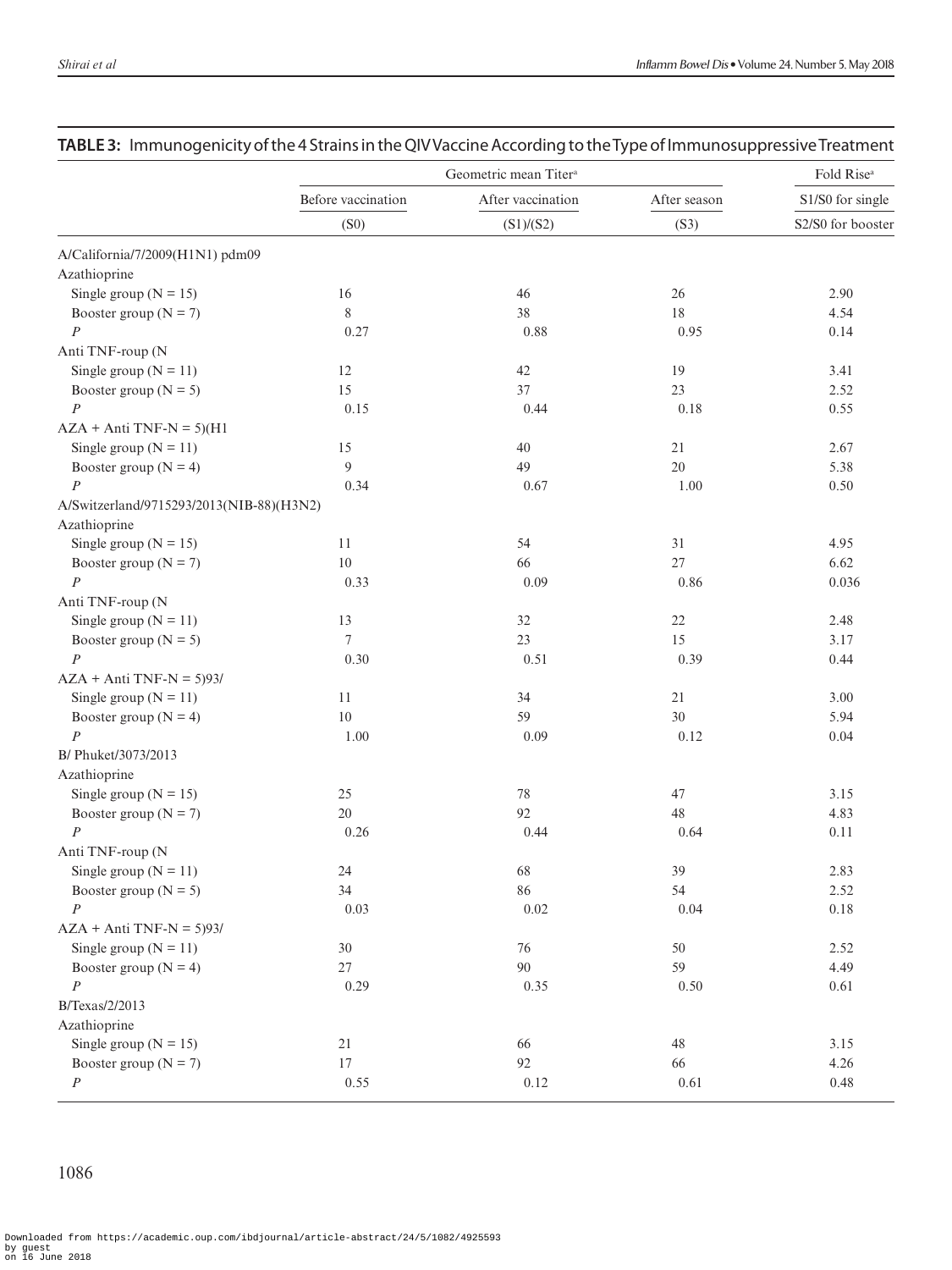## **TABLE 3:** (*Continued*)

|                           |                    | Geometric mean Titer <sup>a</sup> |              | Fold Rise <sup>a</sup>                     |
|---------------------------|--------------------|-----------------------------------|--------------|--------------------------------------------|
|                           | Before vaccination | After vaccination                 | After season | S1/S0 for single                           |
|                           | (S0)               | (S1)/(S2)                         | (S3)         | S <sub>2</sub> /S <sub>0</sub> for booster |
| Anti TNF-roup (N          |                    |                                   |              |                                            |
| Single group ( $N = 11$ ) | 22                 | 57                                | 37           | 2.61                                       |
| Booster group ( $N = 5$ ) | 29                 | 109                               | 63           | 3.70                                       |
| $\boldsymbol{P}$          | 0.03               | 0.01                              | 0.11         | 0.15                                       |
| $AZA + Anti TNF-N = 593/$ |                    |                                   |              |                                            |
| Single group $(N = 11)$   | 22                 | 53                                | 42           | 2.38                                       |
| Booster group $(N = 4)$   | 20                 | 131                               | 88           | 6.56                                       |
| $\boldsymbol{P}$          | 0.92               | 0.06                              | 0.09         | 0.22                                       |

a Wilcoxon signed-rank test for intracategory comparisons

receiving ADA was small, and the result was not statistically significant ([Table 5\)](#page-8-0).

#### **Safety**

No serious side effects such as anaphylactic shock accompanying vaccination occurred during this study.

#### **DISCUSSION**

This study is the first to evaluate the immunogenicity of a QIV in patients with IBD. Overall, after a single vaccination, none of the strains met the FDA criteria, but all satisfied the EMA standards and good immunogenicity was obtained. The lack of further antibody elevation by booster vaccination suggests that a single vaccination is sufficient even in patients with IBD. Additionally, the GMT significantly decreased in patients receiving immunosuppressive therapy, especially those receiving treatment with an anti-TNF- $\alpha$  formulation, and no booster effect could be obtained. This result is similar to that obtained in studies of trivalent influenza vaccines to date.<sup>9, [20](#page-10-4), 21</sup> With respect to the blood concentrations of IFX, SP% and SC% tended to be low, especially for the A strains in patients who maintained the blood levels of IFX. No association between the blood concentration of ADA and immunogenicity was found, but only 8 patients were evaluated, preventing a definitive conclusion. In terms of the achievement of a sufficient antibody titer despite the high blood level, the administration schedule of ADA varies depending on individual patients, in contrast to IFX; additionally, the time to vaccination may be affected. However, immunosuppressive therapy is a treatment often used in patients with IBD, and it is difficult to avoid. Therefore, vaccination before immunosuppressive therapy is considered necessary.<sup>12</sup> In this study, most patients receiving IFX were inoculated with the influenza vaccination just before IFX was administered. TNFα has both pro-inflammatory and anti-inflammatory functions

associated with influenza infection; in particular, soluble TNF- $\alpha$  regulates the magnitude of the immune response.<sup>13</sup> Therefore, if an anti-TNF- $\alpha$  preparation such as IFX is used, the immune response may not be sufficient and the GMT may decrease. It is necessary to consider the vaccination schedule according to the IFX administration schedule.

In previous reports, immunogenicity of type B was difficult to obtain,  $9, 11, 22$  $9, 11, 22$  $9, 11, 22$  $9, 11, 22$  $9, 11, 22$  but the seroprotection rate of B strains after vaccination were higher those of type A strains in the present study. It is considered that the proportion of patients with a prevaccination titer that was higher in type B than A affected the results.<sup>[14](#page-9-14)</sup>

Although the risk of opportunistic infections increases in patients receiving anti-TNF- $\alpha$  formulation therapy, some reports have indicated that the risk of severe infection remains unchanged.[5](#page-9-4), [23,](#page-10-7) [24](#page-10-8) Additionally, some reports have indicated that the risk of hospitalization due to pneumonia in patients with IBD is higher than that in healthy people. Patients with IBD aged  $>$  50 years are reportedly at high risk of opportunistic infection,  $16$ and immunity to diseases such as measles and whooping cough also is decreased.[17](#page-10-1) In the present study, no patients required hospitalization or medication for opportunistic infections or influenza-related diseases during the study period. However, the immunogenicity of patients receiving anti-TNF-α preparations was low, raising the possibility that a sufficient protective effect cannot be obtained by vaccination. Standard prevention measures such as wearing masks are necessary to lower the risk of infectious disease in middle-aged and elderly patients[.20](#page-10-4)

Although we used a QIV to examine the booster effect in the present study, no significant difference in the effect was observed compared with single inoculation[.18](#page-10-2) However, some studies involving healthy individuals have revealed that the double-dose influenza vaccine (30μg) was significantly more immunogenic than the single-dose vaccine $(15 \mu g)$ .<sup>11, 25</sup> Even in patients undergoing immunosuppressive therapy, it is necessary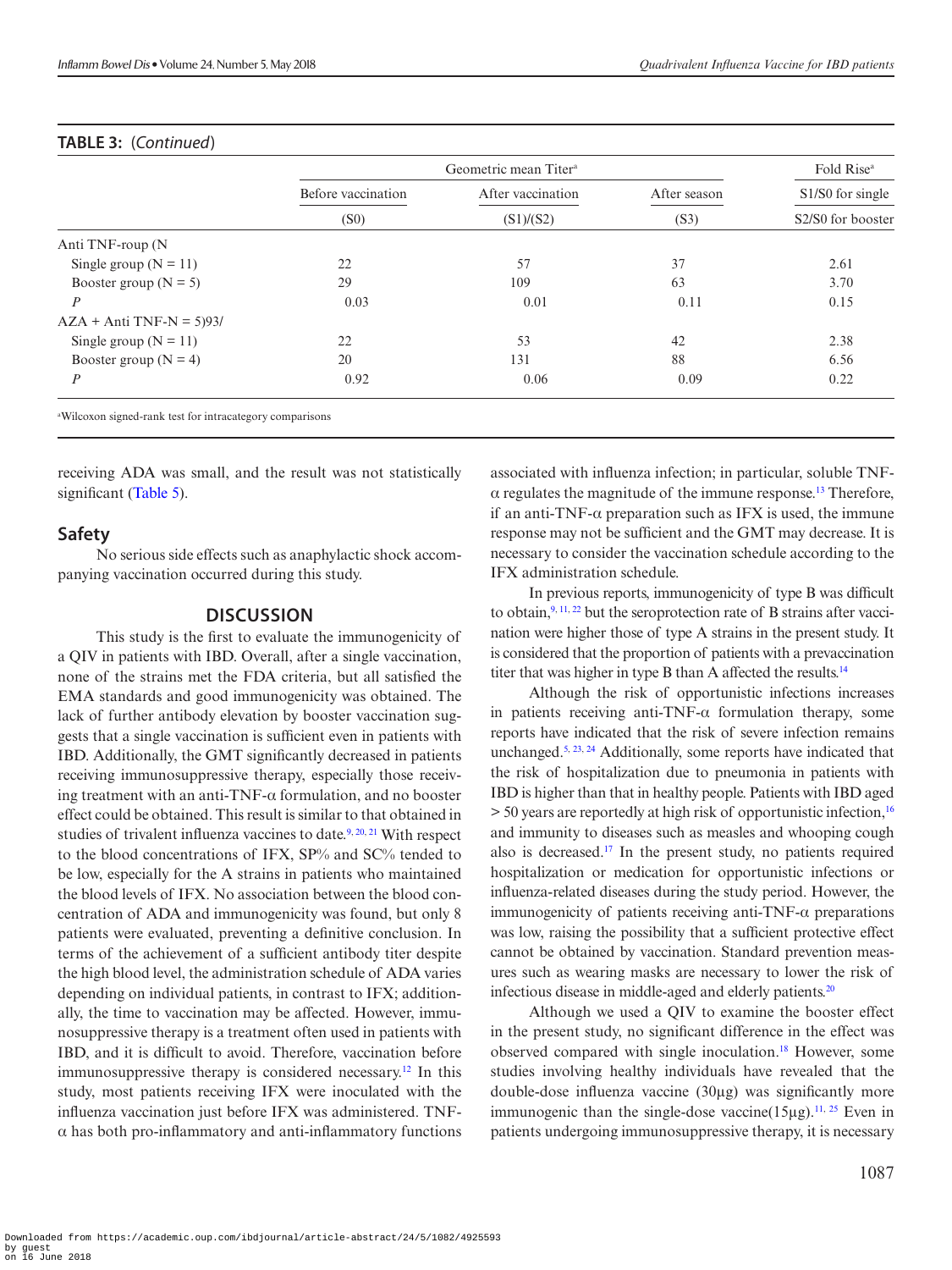|                                          |     |                                                       | Seroprotection (SP) rate $(\geq 1:40)$ , n $(\frac{9}{0})$ |                                                                 |                                                    | Seroconversion (SC) rate, n (%)           |                                                                    |
|------------------------------------------|-----|-------------------------------------------------------|------------------------------------------------------------|-----------------------------------------------------------------|----------------------------------------------------|-------------------------------------------|--------------------------------------------------------------------|
|                                          |     | After<br>vaccination <sup>a</sup><br>$(S1)$ or $(S2)$ | OR (95%CI)<br>for SP<br>after vaccination                  | Adjusted <sup>b</sup> OR<br>(95%CI) for SP after<br>vaccination | After vaccination <sup>a</sup><br>$(S1)$ or $(S2)$ | OR (95%CI)<br>for SC<br>after vaccination | Adjusted <sup>b</sup> OR<br>$(95\%CI)$ for SC<br>after vaccination |
|                                          | N   |                                                       |                                                            |                                                                 |                                                    |                                           |                                                                    |
| A/California/7/2009(H1N1) pdm09          |     |                                                       |                                                            |                                                                 |                                                    |                                           |                                                                    |
| Single group                             | 83  | 55 (66)                                               | 1                                                          | 1                                                               | 30(36)                                             | $\mathbf{1}$                              | 1                                                                  |
| Booster group                            | 49  | 31(63)                                                | $0.88(0.42 - 1.83)$                                        | $1.12(0.48 - 2.59)$                                             | 16(33)                                             | $0.86(0.41-1.81)$                         | $0.73(0.31-1.75)$                                                  |
| <b>IBD</b> without IFX                   | 101 | 67 (66)                                               | 1                                                          | 1                                                               | 37(37)                                             | 1                                         | 1                                                                  |
| IBD with $IFX < 0.1$                     | 7   | 6(86)                                                 |                                                            |                                                                 | 4(57)                                              |                                           |                                                                    |
| $0.1 \geq$                               | 20  | 10(50)                                                | $0.48(0.18-1.26)$                                          | $0.37(0.11-1.21)$                                               | 3(15)                                              | $0.29(0.08-1.05)$                         | $0.23(0.06-0.91)$                                                  |
| Prevaccination titer                     |     |                                                       |                                                            |                                                                 |                                                    |                                           |                                                                    |
| $-1:10$                                  | 42  | 27(64)                                                | 1                                                          | 1                                                               | 27(64)                                             | 1                                         | 1                                                                  |
| $1:10-1:20$                              | 58  | 27(47)                                                | $0.48(0.21-1.09)$                                          | $0.49(0.21-1.14)$                                               | 18(31)                                             | $0.25(0.11-0.58)$                         | $0.24(0.10-0.59)$                                                  |
| $\geq 1:40$                              | 32  | 32 (100)                                              | <b>NA</b>                                                  | <b>NA</b>                                                       | 1(3)                                               | $0.02(0.00-0.15)$                         | $0.02(0.00-0.14)$                                                  |
| A/Switzerland/9715293/2013(NIB-88)(H3N2) |     |                                                       |                                                            |                                                                 |                                                    |                                           |                                                                    |
| Single group                             | 83  | 64 (77)                                               | 1                                                          | 1                                                               | 48 (58)                                            | 1                                         | 1                                                                  |
| Booster group                            | 49  | 39 (80)                                               | $1.16(0.49-2.74)$                                          | $1.14(0.42 - 3.09)$                                             | 33(67)                                             | $1.50(0.72 - 3.15)$                       | $1.49(0.66 - 3.35)$                                                |
| <b>IBD</b> without IFX                   | 101 | 86 (85)                                               | 1                                                          | 1                                                               | 70 (69)                                            | $\mathbf{1}$                              | 1                                                                  |
| IBD with $IFX < 0.1$                     | 7   | 4(57)                                                 |                                                            |                                                                 | 3(43)                                              |                                           |                                                                    |
| $0.1 \geq$                               | 20  | 10(50)                                                | $0.20(0.07-0.55)$                                          | $0.22(0.07-0.68)$                                               | 6(30)                                              | $0.21(0.07-0.58)$                         | $0.19(0.06 - 0.56)$                                                |
| Prevaccination titer                     |     |                                                       |                                                            |                                                                 |                                                    |                                           |                                                                    |
| $-1:10$                                  | 40  | 22(55)                                                | 1                                                          | 1                                                               | 22(55)                                             | 1                                         | 1                                                                  |
| $1:10-1:20$                              | 69  | 58 (84)                                               | $4.31(1.76 - 10.57)$                                       | $4.74(1.81 - 12.40)$                                            | 50(73)                                             | $2.15(0.95 - 4.87)$                       | $2.16(0.90 - 5.19)$                                                |
| $\geq 1:40$                              | 23  | 23 (100)                                              | <b>NA</b>                                                  | <b>NA</b>                                                       | 9(39)                                              | $0.53(0.19-1.49)$                         | $0.45(0.15-1.37)$                                                  |
| B/ Phuket/3073/2013                      |     |                                                       |                                                            |                                                                 |                                                    |                                           |                                                                    |
| Single group                             | 83  | 66 (80)                                               | 1                                                          | 1                                                               | 43 (52)                                            | 1                                         | 1                                                                  |
| Booster group                            | 49  | 42 (86)                                               | $1.55(0.59-4.04)$                                          | $1.37(0.47-3.96)$                                               | 20(41)                                             | $0.64(0.31-1.31)$                         | $0.51(0.23 - 1.15)$                                                |
| <b>IBD</b> without IFX                   | 101 | 82 (81)                                               | $\mathbf{1}$                                               | 1                                                               | 50(50)                                             | $\mathbf{1}$                              | 1                                                                  |
| IBD with $IFX < 0.1$                     | 7   | 7(100)                                                |                                                            |                                                                 | 5(71)                                              |                                           |                                                                    |
| $0.1 \geq$                               | 20  | 16(80)                                                | $0.85(0.26-2.84)$                                          | $0.42(0.10-1.72)$                                               | 6(30)                                              | $0.41(0.15-1.56)$                         | $0.40(0.13-1.25)$                                                  |
| Prevaccination titer                     |     |                                                       |                                                            |                                                                 |                                                    |                                           |                                                                    |
| < 1:10                                   | 24  | 13(54)                                                | 1                                                          | 1                                                               | 13(54)                                             | 1                                         | -1                                                                 |
| $1:10-1:20$                              | 62  | 50(81)                                                | $3.53(1.27-9.78)$                                          | $3.97(1.34 - 11.8)$                                             | 39(63)                                             | $1.44(0.55-3.73)$                         | $1.85(0.68 - 5.05)$                                                |
| $\geq 1:40$                              | 46  | 45 (98)                                               | 38.1 (4.49-323.0)                                          | $47.0(5.20 - 424.5)$                                            | 11(24)                                             | $0.27(0.09 - 0.76)$                       | $0.31(0.11-0.90)$                                                  |
| B/Texas/2/2013                           |     |                                                       |                                                            |                                                                 |                                                    |                                           |                                                                    |
| Single group                             | 83  | 70 (84)                                               | 1                                                          | 1                                                               | 42(51)                                             | $\mathbf{1}$                              | 1                                                                  |
| Booster group                            | 49  | 40 (82)                                               | $0.83(0.32-2.10)$                                          | $0.65(0.23-1.80)$                                               | 24 (49)                                            | $0.94(0.46-1.90)$                         | $0.88(0.40-1.91)$                                                  |
| <b>IBD</b> without IFX                   | 101 | 85 (84)                                               | 1                                                          | 1                                                               | 54(53)                                             | 1                                         |                                                                    |
| IBD with $IFX < 0.1$                     | 7   | 7(100)                                                |                                                            |                                                                 | 5(71)                                              |                                           |                                                                    |
| $0.1 \geq$                               | 20  | 15(75)                                                | $0.52(0.17-1.64)$                                          | $0.50(0.14-1.79)$                                               | 6(30)                                              | $0.36(0.13-1.00)$                         | $0.37(0.13-1.11)$                                                  |
| Prevaccination titer                     |     |                                                       |                                                            |                                                                 |                                                    |                                           |                                                                    |
| < 1:10                                   | 26  | 20(77)                                                | $\mathbf{1}$                                               | $\mathbf{1}$                                                    | 20(77)                                             | $\mathbf{1}$                              | 1                                                                  |
| $1:10-1:20$                              | 60  | 44 (73)                                               | $0.83(0.28 - 2.42)$                                        | $0.72(0.22 - 2.32)$                                             | 33(55)                                             | $0.37(0.13 - 1.04)$                       | $0.36(0.12-1.10)$                                                  |
| $\geq 1:40$                              | 46  | 46 (100)                                              | <b>NA</b>                                                  | <b>NA</b>                                                       | 13(28)                                             | $0.12(0.04 - 0.36)$                       | $0.11(0.03 - 0.36)$                                                |
|                                          |     |                                                       |                                                            |                                                                 |                                                    |                                           |                                                                    |

## <span id="page-7-0"></span>**TABLE 4:** Factors Associated With a Sufficient Immune Response After Vaccination Among Patients With IBD

a Seroprotection rate after vaccination (S1) for single group and seroprotection rate after vaccination (S2) for booster group.

b Adjusted for the variables listed in the Table.

NA: not applicable.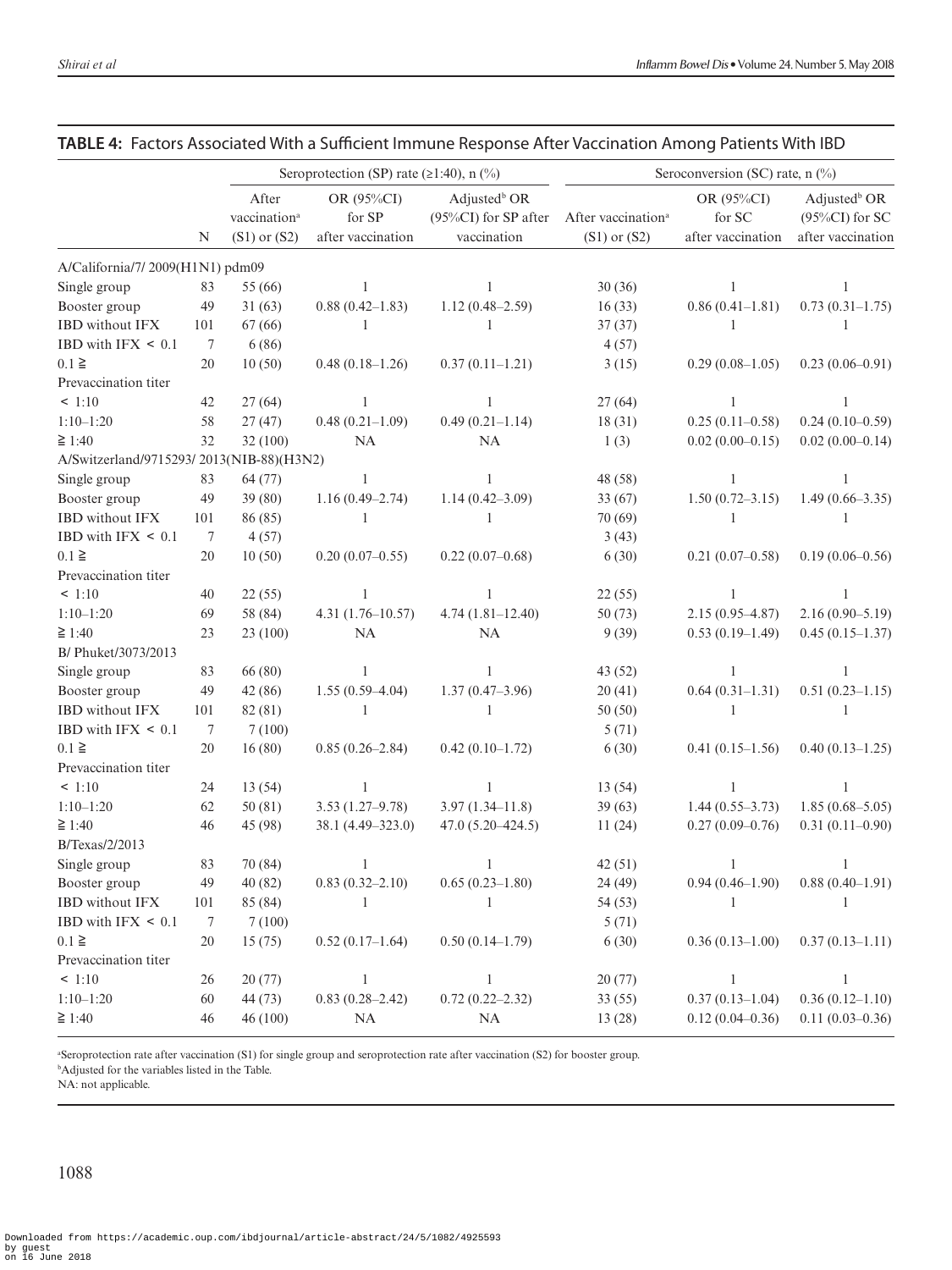|                       | TABLE 5: Influenza Antibody Titer of Patients Who Received ADA |                    |                                 |                 |                                               |                           |                                          |                 |                  |
|-----------------------|----------------------------------------------------------------|--------------------|---------------------------------|-----------------|-----------------------------------------------|---------------------------|------------------------------------------|-----------------|------------------|
|                       |                                                                |                    | A/California/7/2009(H1N1) pdm09 |                 |                                               |                           | A/Switzerland/9715293/2013(NIB-88)(H3N2) |                 |                  |
|                       |                                                                |                    | Antibody titer                  |                 |                                               |                           | Antibody titer                           |                 |                  |
|                       |                                                                | Before vaccination | vaccination<br>After            | After season    |                                               | <b>Before</b> vaccination | After vaccination                        | After season    |                  |
| CASE                  | Concentration (ng/ml)                                          | (S0)               | $(S1 \text{ or } S2)$           | (S3)            | <b>GMTR</b>                                   | (S0)                      | $(S1 \text{ or } S2)$                    | (S3)            | GMTR             |
|                       | 1054.584                                                       | 5                  | $\rm 80$                        | $\overline{10}$ | $\geq$                                        | $\sim$                    | $\rm 80$                                 | $10\,$          | $\geq$           |
| $\sim$                | 470.963                                                        | $80\,$             | $\rm 80$                        | $\overline{40}$ | $\overline{ }$                                | $\overline{c}$            | $20\,$                                   | $20\,$          |                  |
| $\tilde{\phantom{a}}$ | 7956.484                                                       | $\sim$             | 320                             | $\overline{40}$ | $\mathcal{A}$                                 | $\overline{c}$            | 160                                      | $\sqrt{4}$      | $\infty$         |
| 4                     | 6863.021                                                       | 20                 | $\rm 80$                        | $\overline{40}$ | 4                                             | $\overline{10}$           | 160                                      | $\sqrt{4}$      | 16               |
| $\sim$                | 2098.500                                                       | $5 - 5$            | $\sim$                          | 5<br>5<br>5     |                                               | $\Omega$                  | $20\,$                                   | $\overline{40}$ |                  |
| $\circ$               | 5484.573                                                       |                    | $10\,$                          |                 | $\sim$                                        | $10$                      | $\rm 80$                                 | $\overline{40}$ | $\infty$         |
| $\overline{ }$        | 1096.834                                                       | 20                 | $\overline{4}$                  | $\overline{c}$  | $\sim$                                        | $80\,$                    | 640                                      | 640             | $\infty$         |
| $\infty$              | 9415.112                                                       | $\sim$             | $\overline{c}$                  | $\gamma$        | 4                                             | $\overline{10}$           | $\rm 80$                                 | 160             | $\infty$         |
| GMT(ADA)              |                                                                | $\overline{10}$    | $\overline{40}$                 | $\frac{4}{2}$   | 4.00                                          | 15                        | $87\,$                                   | 52              |                  |
| GMT(IFX)              |                                                                | 13                 | $\frac{1}{4}$                   |                 | 3.06                                          | $\Box$                    | 28                                       | 17              | $5.66$<br>$2.62$ |
| $\sim$                |                                                                | 0.85               | 0.55                            | 0.28            | 0.68                                          | 0.27                      | 0.034                                    | 0.058           | 0.075            |
|                       | GMT(non immunosuppressive)                                     | 15                 | 46                              | 33              | 3.15                                          | $\overline{14}$           | 92                                       | 58              | 6.35             |
| P                     |                                                                | 0.80               | 0.40                            | $1.00\,$        | 0.86                                          | $1.00\,$                  | 0.86                                     | $1.00\,$        | 1.00             |
|                       |                                                                |                    | B/Phuket/3073/2013              |                 |                                               |                           | B/Texas/2/2013                           |                 |                  |
|                       |                                                                |                    | Antibody titer                  |                 |                                               |                           | Antibody titer                           |                 |                  |
|                       |                                                                | Before             | After                           | After           |                                               | <b>Before</b>             | After                                    | After           |                  |
|                       |                                                                | vaccination        | vaccination                     | Season          |                                               | vaccination               | vaccination                              | season          |                  |
| CASE                  | Concentration (ng/ml)                                          | (S0)               | (S1 or S2)                      | (S3)            | <b>GMTR</b>                                   | (S0)                      | (S1 or S2)                               | $(S3)$          | <b>GMTR</b>      |
|                       | 1054.584                                                       | 5                  | 160                             | $\gtrsim$       | 32                                            | 5                         | 320                                      | 160             | 2                |
| $\mathbf{C}$          | 470.963                                                        | 160                | 160                             | 160             |                                               | $\overline{c}$            | $\rm 80$                                 | $40$            | 4                |
| $\sim$                | 7956.484                                                       | $20\,$             | $40\,$                          | $20\,$          | $\sim$                                        | $\overline{40}$           | $40$                                     | $\rm 80$        |                  |
| 4                     | 6863.021                                                       | $20\,$             | 160                             | $160\,$         | $\infty$                                      | $\overline{40}$           | $160\,$                                  | 160             | 4                |
| 5                     | 2098.500                                                       | 320                | 320                             | 320             | $\overline{\phantom{0}}$                      | $80\,$                    | $\rm 80$                                 | 160             |                  |
| $\circ$               | 5484.573                                                       | $40$               | $\rm 80$                        | $\rm 80$        | $\begin{array}{c} 2 & 1 \\ 2 & 1 \end{array}$ | $\overline{10}$           | $20\,$                                   | $10\,$          | $\sim$ $\sim$    |
| $\overline{r}$        | 1096.834                                                       | 160                | 320                             | 320             |                                               | $\overline{40}$           | $\rm 80$                                 | $\rm 80$        |                  |
| $\infty$              | 9415.112                                                       | $10\,$             | $\oplus$                        | $20\,$          | $\overline{4}$                                | $\overline{10}$           | $\rm 80$                                 | $20\,$          | $\infty$         |
| GMT                   |                                                                | $\overline{40}$    | 123                             | $\rm 80$        | 3.08                                          | $22\,$                    | $\rm 80$                                 | $62$            | 3.67             |
| GMT(IFX)              |                                                                | 24                 | $\sqrt{2}$                      | $\overline{40}$ | 2.92                                          | 23                        | 67                                       | $\frac{1}{4}$   | 2.92             |
| P                     |                                                                | 0.27               | 0.75                            | 0.94            | 0.35                                          | $1.00\,$                  | $1.00\,$                                 | 0.71            | 0.83             |
|                       | GMT (nonimmunosuppressive)                                     | 18                 | 69                              | $\overline{40}$ | 3.85                                          | 18                        | 79                                       | 55              | 4.43             |
| P                     |                                                                | 0.40               | 0.89                            | 0.59            | 0.55                                          | $1.00\,$                  | 0.34                                     | 0.60            | 0.86             |

<span id="page-8-0"></span>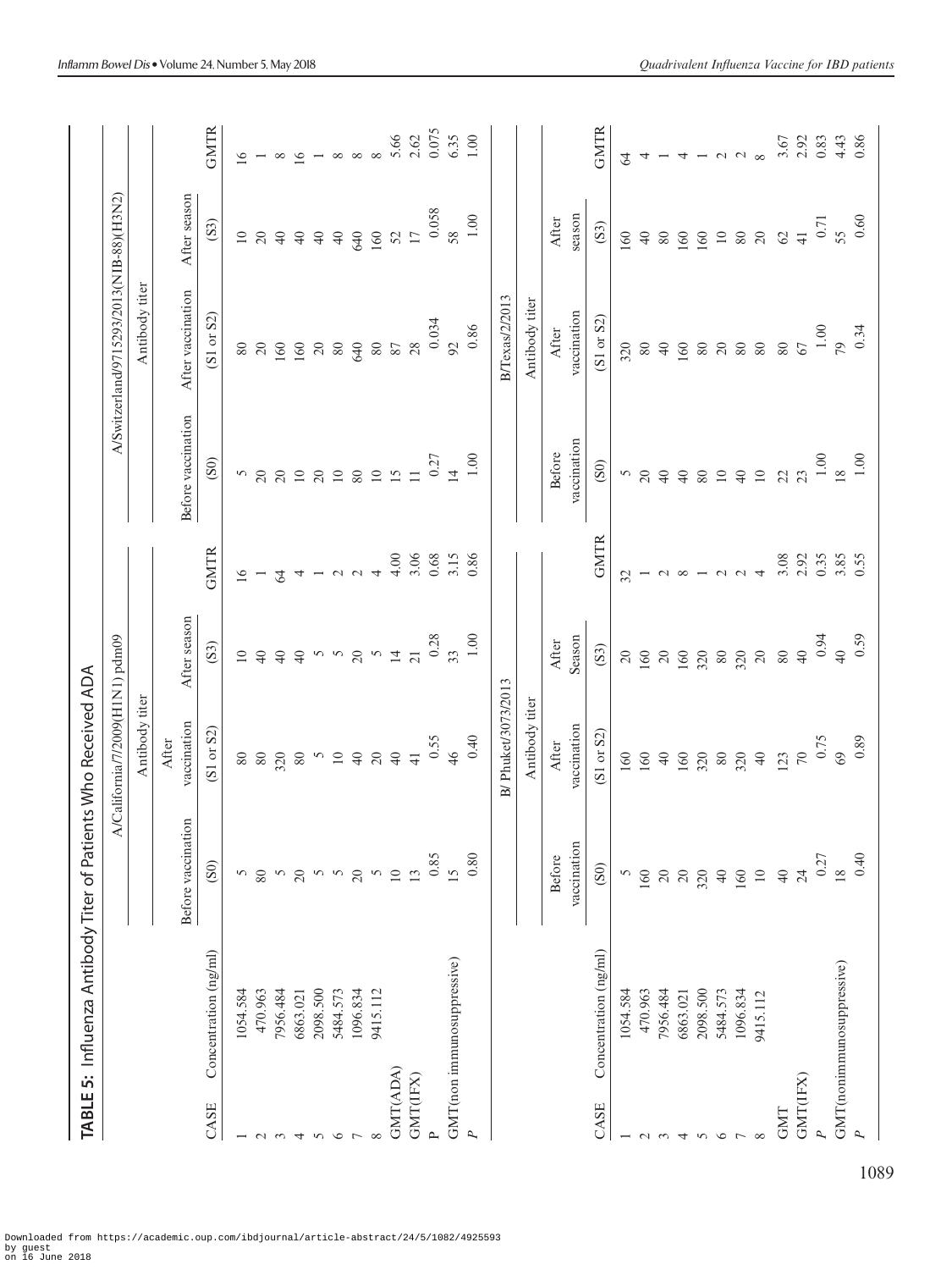to consider whether double-dose administration of a QIV increases immunogenicity.

Vaccines with which to obtain more immunogenicity are currently being developed worldwide.<sup>26</sup> However, patients with IBD undergoing immunosuppressive therapy regardless of whether they have received the influenza vaccine cannot be inocu-lated with live vaccines<sup>[12](#page-9-12)</sup>; at present, they may only be inoculated with inactivated vaccines. Inactivated vaccines used in Japan are split vaccines, but whole virion vaccines and adjuvant vaccines also are available. In one report, higher immunogenicity was obtained after administration of a whole virion vaccine and adjuvant vaccine than after a split vaccine in healthy people[.27–30](#page-10-11) Therefore, it is necessary to develop an inactivated vaccine that is highly effective for patients undergoing immunosuppressive therapy.

 The lack of severe side effects due to influenza vaccination and absence of exacerbation of the original disease in the present study are consistent with the findings of previous reports,<sup>[31](#page-10-12), 32</sup> and good tolerability was confirmed.

A limitation of this study is the small number of patients who received immunosuppressive therapy overall; this is a characteristic of our hospital. Additionally, we further investigated booster immunity, making the number of patients with each immunosuppressive therapy small. It is difficult to assess the effect of booster regimens. Although we were able to investigate the IFX concentration in the blood, we could not consider vaccination according to the administration schedule of the anti-TNF- $\alpha$  preparation. It is necessary to consider whether there is a difference in immunogenicity between inoculation immediately before versus 1 month after administration of IFX. Additionally, it is necessary to increase the number of patients who receive ADA, elucidate the administration schedule of ADA, and clarify the relationship between the blood concentration and administration schedule. As another limitation, we observed only 1 season in this study. Long-term follow-up is needed to assess if the lower seroprotection rates in IBD patients truly leads to higher rates of influenza infection. In this study, we did not assess whether the low seroprotection rate is related to the onset or severity of influenza because of the smalle number of patients. However, some reports regarding the immunogenicity of the institutionalized elderly and subjects with severe motor and intellectual disability revealed that a high prevalence of influenza infection was observed in subjects without seroprotective levels of antibody titer.<sup>33, 34</sup> Therefore, we presumed that IBD patients who did not reach seroprotective levels of antibody titer were susceptible to influenza infection.

#### **CONCLUSIONS**

In conclusion, although patients with IBD as a whole can obtain good immunogenicity that meets the EMA criteria, this study has shown that it is difficult to obtain immunogenicity in patients undergoing immunosuppressive therapy, especially those receiving IFX, even with a QIV.

#### **ACKNOWLEDGEMENTS**

Data integrity and analysis: Shimpei Shirai had full access to all of the data in the study and takes responsibility for the integrity of the data and the accuracy of the data analysis. Study concept and design: Shimpei Shirai, Megumi Hara, Yasuhisa Sakata, and Ryuichi Iwakiri. Acquisition of data: Shimpei Shirai, Megumi Hara, Yasuhisa Sakata, Nanae. Tsuruoka, Koji Yamamoto, and Ryo Shimoda. Analysis and interpretation of data: Shimpei Shirai, Megumi Hara, Yasuhisa Sakata, Yasuhiro Gomi, Hironori Yoshii, Kazuma Fujimoto, and Ryuichi Iwakiri.

Drafting of the manuscript: Shimpei Shirai, Megumi Hara, and Yasuhisa Sakata.

Critical revision of the manuscript for important intellectual content:

Shimpei Shirai, Megumi Hara, Yasuhisa Sakata, Nanae Tsuruoka, KKoji Yamamoto, Ryo Shimoda, Yasuhiro Gomi, Hironori Yoshii, Kazuma Fujimoto, and Ryuichi Iwakiri.

Statistical analysis: Shimpei Shirai, Megumi Hara, Yasuhisa Sakata, and Ryuichi Iwakiri.

Study supervision: Shimpei Shirai, Kazuma Fujimoto, and Ryuichi Iwakiri.

#### **REFERENCES**

- <span id="page-9-0"></span>1. Grohskopf L. Prevention and control of influenza with vaccines-Recommendations of ACIP 2015–16. *MMWR Morb Mortal Wkly Rep*. 2015;64:818–25.
- <span id="page-9-1"></span>2. European Centre for Disease Prevention and Control. *Seasonal influenza vaccination in Europe - Overview of vaccination recommendations and coverage rates in the EU Member States for the 2012–13 influenza season*. 2015. Available at: [http://](http://ecdc.europa.eu/en/publications/Publications/Seasonal-influenza-vaccination-Europe-2012–13.pdf) [ecdc.europa.eu/en/publications/Publications/Seasonal-influenza-vaccination-](http://ecdc.europa.eu/en/publications/Publications/Seasonal-influenza-vaccination-Europe-2012–13.pdf)[Europe-2012–13.pdf](http://ecdc.europa.eu/en/publications/Publications/Seasonal-influenza-vaccination-Europe-2012–13.pdf).
- <span id="page-9-2"></span>3. Vol TM, Surveillance NE, Diseases I. *Influenza 2014/15 season, Japan*. 2015;36:199–201.
- <span id="page-9-3"></span>4. Thompson W, Shay D, Weintraub E, et al. Mortality associated with influenza and respiratory syncytial virus in the United States. *JAMA*. 2003;289:179–186.
- <span id="page-9-4"></span>5. Louie JK, Winter K, Jean C, et al. Factors Associated With Death or Hospitalization Due to Pandemic 2009 Influenza A (H1N1) Infection in California. *JAMA*. 2014;302:1896.
- <span id="page-9-5"></span>6. Toruner M, Loftus EV Jr, Harmsen WS, et al. Risk factors for opportunistic infections in patients with inflammatory bowel disease. *Gastroenterology*. 2008;134:929–36.
- <span id="page-9-6"></span>7. Stobaugh DJ, Deepak P, Ehrenpreis ED. Hospitalizations for vaccine preventable pneumonias in patients with inflammatory bowel disease: A 6-year analysis of the Nationwide Inpatient Sample. *Clin Exp Gastroenterol*. 2013;6:43–9.
- <span id="page-9-7"></span>8. Schroeder KW, Tremaine WJ, Ilstrup DM. Coated oral 5-aminosalicylic acid therapy for mildly to moderately active ulcerative colitis. A randomized study. *N Engl J Med*. 1987;317:1625–9.
- <span id="page-9-9"></span>9. Harvey RF, Bradshaw JM. A simple index of crohn's-disease activity. *Lancet*. 1980;1:514.
- <span id="page-9-10"></span>10. Products TEA for the E of M. Note for guidence on harmonisation of requirements for influenza vaccines. *Www.Eudra.Org/Emea.Html*. 1997:19. Available at: [papers2://publication/uuid/7E854D66-AE8B-421B-8348-D79C29F3B985.](http://papers2://publication/uuid/7E854D66-AE8B-421B-8348-D79C29F3B985)
- <span id="page-9-11"></span>11. Food and Drug Administration. Guidance for industry: clinical data needed to support the licensure of seasonal inactivated influenza vaccines. *Rockv. US Dep. Heal. Hum. Serv*. 2007.
- <span id="page-9-12"></span>12. Lu Y, Bousvaros A. Immunizations in children with inflammatory bowel disease treated with immunosuppressive therapy. *Gastroenterol Hepatol (N. Y)*. 2014;10:355–63.
- <span id="page-9-13"></span>13. DeBerge MP, Ely KH, Enelow RI. Soluble, but Not Transmembrane, TNF-α Is Required during Influenza Infection To Limit the Magnitude of Immune Responses and the Extent of Immunopathology. *J Immunol*. 2014;192:5839–51.
- <span id="page-9-14"></span>14. Dormitzer PR, Galli G, Castellino F, et al. Influenza vaccine immunology. *Immunol Rev*. 2011;239:167–77.
- <span id="page-9-8"></span>15. Hagihara Y, Ohfuji S, Watanabe K, et al. Infliximab and/or immunomodulators inhibit immune responses to trivalent influenza vaccination in adults with inflammatory bowel disease. *J Crohn's Colitis*. 2014;8:223–33.